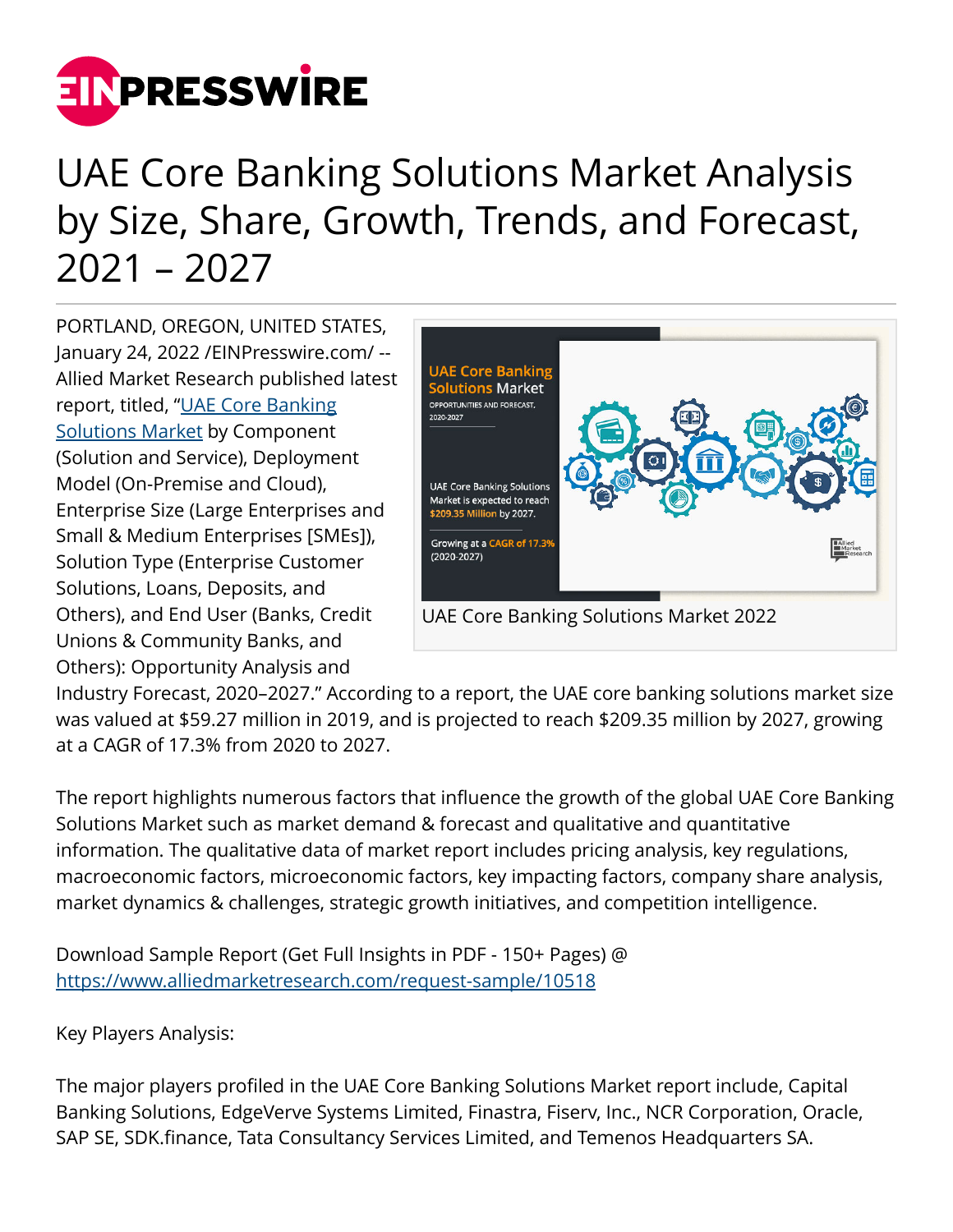Top winning strategies are analyzed by performing a thorough study of the leading players in the global UAE Core Banking Solutions Market. Comprehensive analysis of recent developments and growth curves of various companies help to understand the growth strategies adopted by them and their potential effect on the market. The analysis indicates the performance potential of a firm in the market with respect to its competitors. Every company follows its own business strategy to attain the maximum market share. The companies were evaluated depending on annual reports, SEC filings, and press releases.

Key Data Points Included in UAE Core Banking Solutions Market Report

• The UAE Core Banking Solutions Market analysis covers detailed information pertaining to industry and major industry participants.

• Borter's five forces analysis helps to analyze the potential of buyers & suppliers and the competitive scenario of the industry for strategy building.

• Major countries have been mapped according to their individual revenue contribution to the regional market.

• The report outlines the current market trends and future scenario of the global UAE Core Banking Solutions Market to understand the prevailing opportunities and potential investment pockets.

• The key drivers, restraints, and opportunities and their detailed impact analysis are elucidated in the study.

In term of quantitative analysis, AMR offers market sizing in terms value. Furthermore, the study covers market forecast till 2027 along with its compound annual growth rate at segment and country level. Along with this, key market trends and Y-O-Y are covered under the same section/analysis.

Get Detailed COVID-19 Impact Analysis on the UAE Core Banking Solutions Market @ <https://www.alliedmarketresearch.com/request-for-customization/10518?reqfor=covid>

## COVID-19 Impact Analysis

The eruption of the COVID-19 pandemic is projected to have a huge impact on the economic and social development. Therefore, the report portrays micro- and macro-economic analyses. The report further provides a qualitative analysis of impact of COVID-19 on the UAE Core Banking Solutions Market. Moreover, the study emphasizes on the market size and share, which will reflect the impact that COVID-19 has had on the UAE Core Banking Solutions Market in 2022 and is likely to have in the subsequent years. In addition, the report outlines the key strategies adopted by key players during the global health crisis. Moreover, it provides a framework on the impact of COVID-19 on the supply chain. Moreover, the roll-out of vaccines and decline in chance of infection are expected to influence the UAE Core Banking Solutions Market growth. Therefore, the report provides post COVID-19 impact analysis.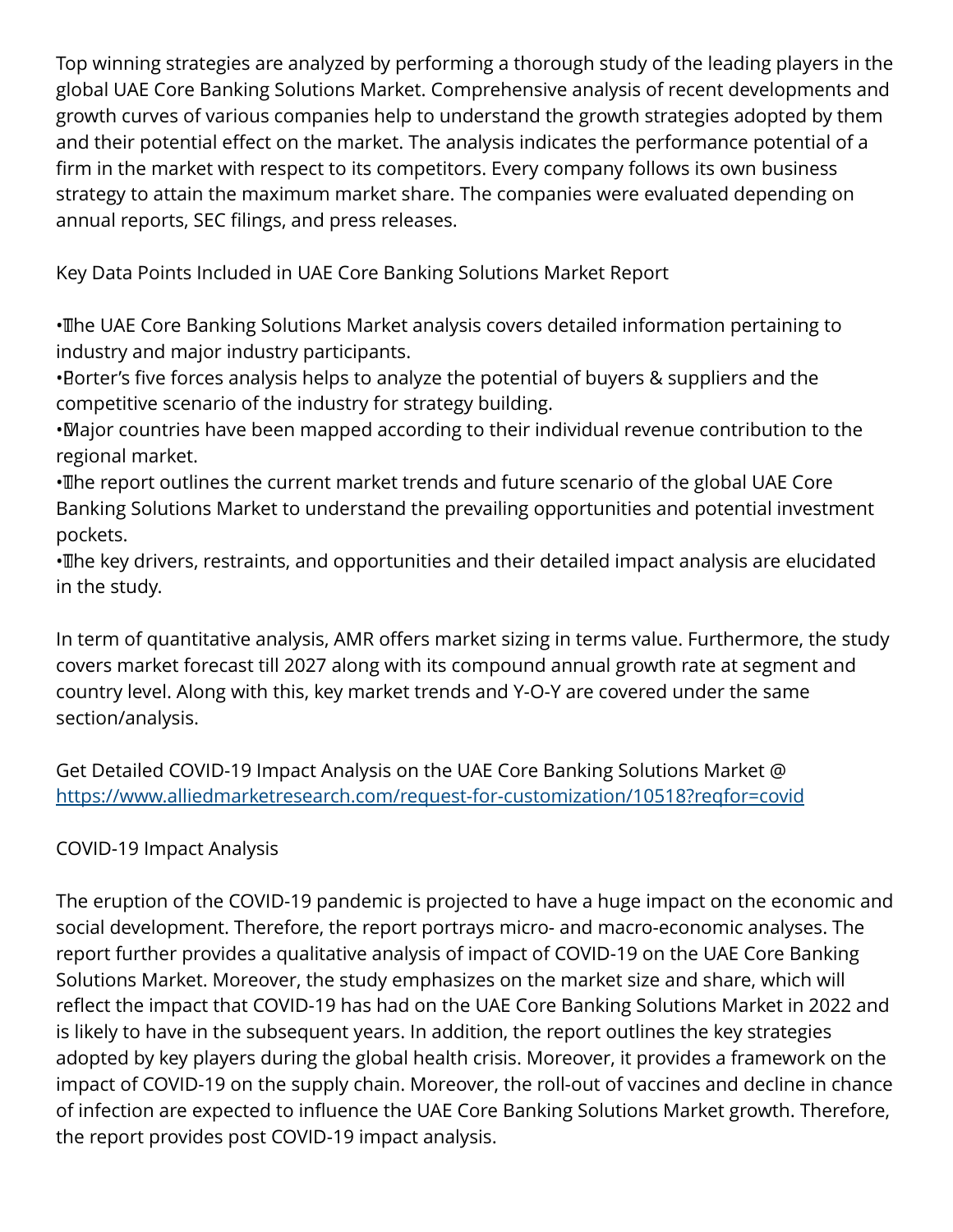Segmental and Competition Dashboard

In the segmental analysis chapter, the report provides key trends, dynamics, qualitative and quantitative information related to each product segment. The report segments the global UAE Core Banking Solutions Market based on financial services, distribution channel.

This analysis will be covered at regional and country level for current and estimated years, i.e., 2022–2027.

Competition dashboard offers key information related to market structure and market share analysis for top players. Along with this, company profiles will be covered under same section, which includes company description, financial analysis, and key developments. The report further features these companies in the competitive landscape chapter, which covers product/service mapping of top players, competitive dashboard, competitive heat map, and key developments between forecast period.

Interested to Procure the Data? Inquire Here @ <https://www.alliedmarketresearch.com/purchase-enquiry/10518>

Key Market Segments • By Component o Software o Service • By Deployment Model o ON-PREMISE o**OLOUD** • By End User **oBanks** o**Tredit Unions & Community Banks** o Others • By Enterprises Size o Large Enterprises o Small & Medium Enterprises (SMEs) • By Solution Type o Enterprise Customer Solutions o Loans **oDeposits** o Others

About Us

Allied Market Research (AMR) is a full-service market research and business-consulting wing of Allied Analytics LLP based in Portland, Oregon. Allied Market Research provides global